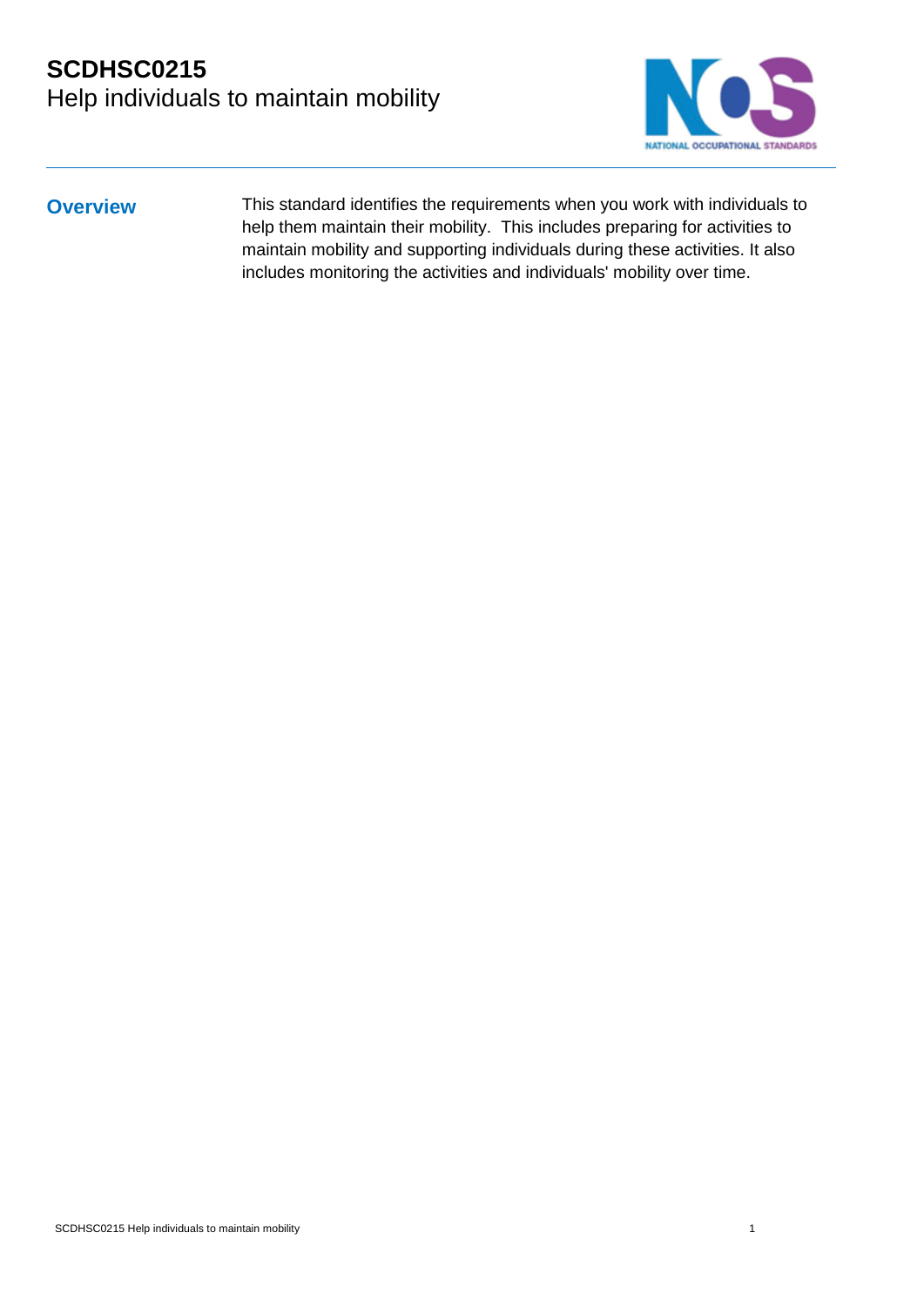| <b>Performance</b><br>criteria |                 |                                                                                                                                                                                               |
|--------------------------------|-----------------|-----------------------------------------------------------------------------------------------------------------------------------------------------------------------------------------------|
|                                |                 | Prepare for activities to maintain the individual's mobility                                                                                                                                  |
| You must be able to:           | P <sub>1</sub>  | support the individual to understand the usefulness and benefits of<br>keeping mobile                                                                                                         |
|                                | P <sub>2</sub>  | support the individual to communicate their preferences about<br>keeping mobile                                                                                                               |
|                                | P <sub>3</sub>  | work with the individual, key people and others to identify and<br>agree the best ways for the individual to keep mobile                                                                      |
|                                | P <sub>4</sub>  | check that mobility appliances are clean, suitable for the individual<br>and in good working order before use                                                                                 |
|                                | P <sub>5</sub>  | take appropriate action when any faults are found with mobility<br>appliances                                                                                                                 |
|                                | P <sub>6</sub>  | remove and/or minimise potential hazards in the immediate<br>environment                                                                                                                      |
|                                | P7              | ensure the individual is wearing footwear and clothing suitable for<br>undertaking activities to keep mobile                                                                                  |
|                                |                 | Support the individual to maintain mobility                                                                                                                                                   |
| You must be able to:           | P <sub>8</sub>  | use agreed methods for maintaining and improving the individual's<br>mobility, taking into account their preferences and needs                                                                |
|                                | P <sub>9</sub>  | support the individual's active participation when using any<br>mobility appliances and undertaking mobility activities                                                                       |
|                                | P <sub>10</sub> | support the individual to use any mobility appliances correctly                                                                                                                               |
|                                | P <sub>11</sub> | provide safe and acceptable physical support when the individual is<br>using any mobility appliances and undertaking mobility activities                                                      |
|                                | P <sub>12</sub> | give constructive feedback and encouragement to the individual<br>while using mobility appliances and undertaking mobility activities,<br>to promote their confidence, motivation and dignity |
|                                | P <sub>13</sub> | take appropriate action where there are conflicts and in areas that<br>are outside your competence                                                                                            |
|                                |                 | Monitor mobility activities and the individual's mobility                                                                                                                                     |
| You must be able to:           | P <sub>14</sub> | observe the individual whilst they take part in mobility activities                                                                                                                           |
|                                | P <sub>15</sub> | monitor the effectiveness of mobility activities and mobility<br>appliances used                                                                                                              |
|                                | P <sub>16</sub> | work with the individual and key people to monitor changes in their<br>mobility                                                                                                               |
|                                | P <sub>17</sub> | record and report progress, problems and any adverse effects to<br>the appropriate people                                                                                                     |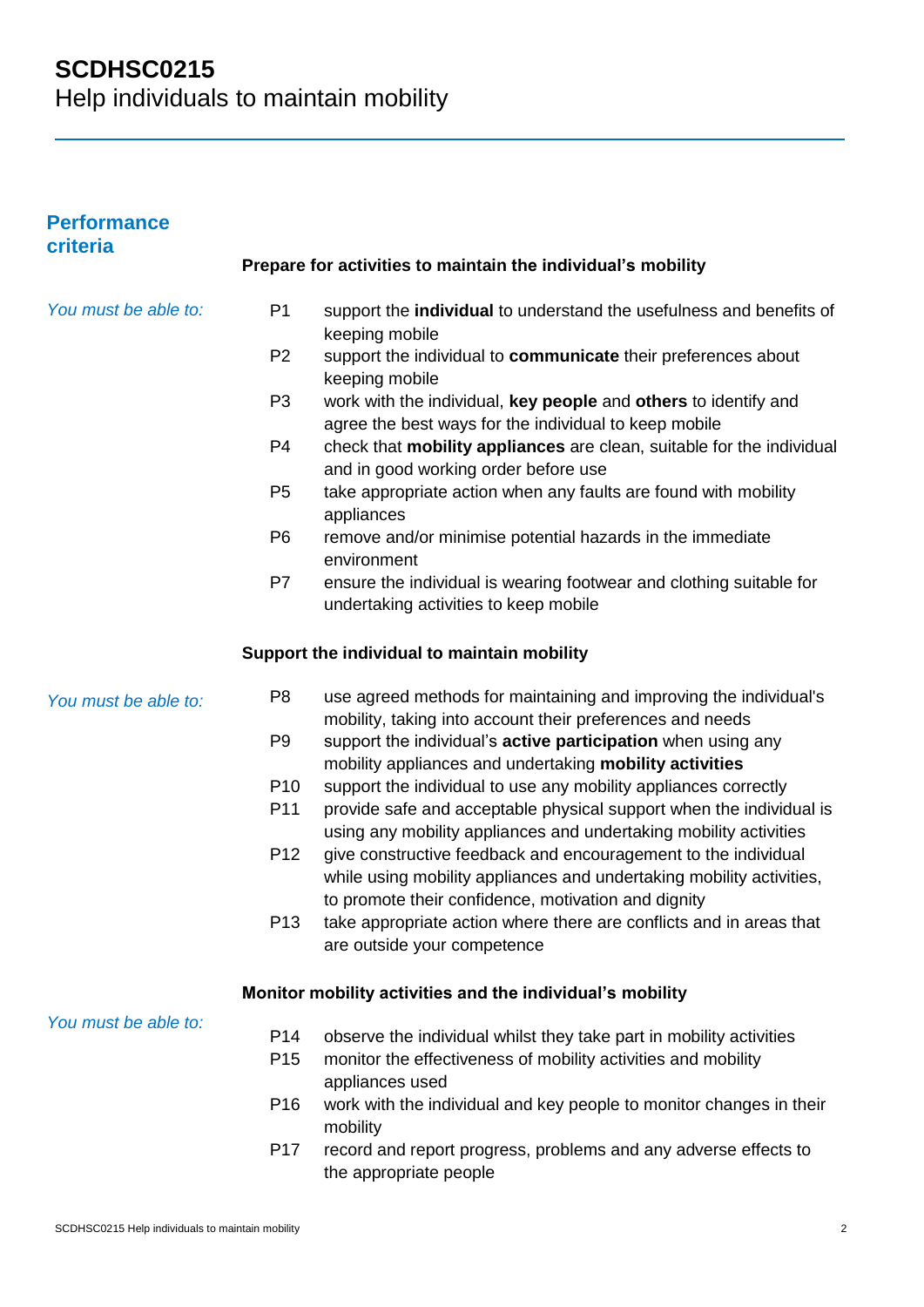P18 complete records and reports on activities according to legal and work setting requirements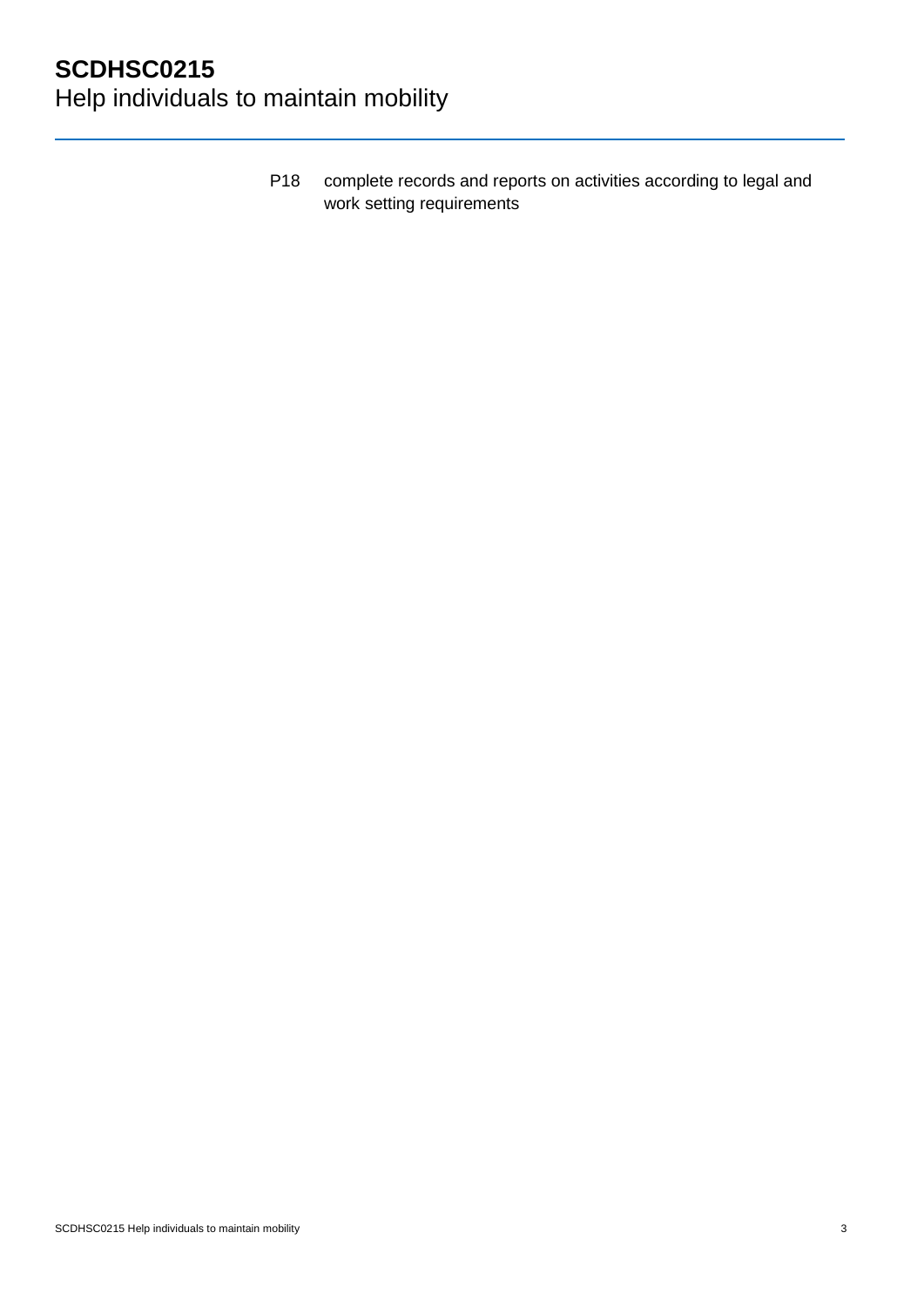# **SCDHSC0215**

Help individuals to maintain mobility

| <b>Knowledge and</b><br>understanding |                 |                                                                                                                                                    |
|---------------------------------------|-----------------|----------------------------------------------------------------------------------------------------------------------------------------------------|
|                                       | <b>Rights</b>   |                                                                                                                                                    |
| You need to know and<br>understand:   | K <sub>1</sub>  | work setting requirements on equality, diversity, discrimination and<br>human rights                                                               |
|                                       | K <sub>2</sub>  | your role supporting rights, choices, wellbeing and active<br>participation                                                                        |
|                                       | K <sub>3</sub>  | your duty to report anything you notice people do, or anything they<br>fail to do, that could obstruct individuals' rights                         |
|                                       | K4              | the actions to take if you have concerns about discrimination                                                                                      |
|                                       | K <sub>5</sub>  | the rights that individuals have to make complaints and be<br>supported to do so                                                                   |
|                                       |                 | How you carry out your work                                                                                                                        |
| You need to know and<br>understand:   | K <sub>6</sub>  | codes of practice, standards, frameworks and guidance relevant to<br>your work and the content of this standard                                    |
|                                       | K7              | the main items of legislation that relate to the content of this                                                                                   |
|                                       |                 | standard within your work role                                                                                                                     |
|                                       | K <sub>8</sub>  | your own background, experiences and beliefs that may affect the<br>way you work                                                                   |
|                                       | K <sub>9</sub>  | your own roles and responsibilities with their limits and boundaries                                                                               |
|                                       | K <sub>10</sub> | who you must report to at work                                                                                                                     |
|                                       | K11             | the roles and responsibilities of other people with whom you work                                                                                  |
|                                       | K <sub>12</sub> | how to find out about procedures and agreed ways of working in<br>your work setting                                                                |
|                                       | K <sub>13</sub> | how to make sure you follow procedures and agreed ways of<br>working                                                                               |
|                                       | K <sub>14</sub> | the meaning of person centred/child centred working and the<br>importance of knowing and respecting each child or young person<br>as an individual |
|                                       | K <sub>15</sub> | the prime importance of the interests and well-being of children and<br>young people                                                               |
|                                       | K16             | the individual's cultural and language context                                                                                                     |
|                                       | K <sub>17</sub> | how to work in ways that build trust with people                                                                                                   |
|                                       | K <sub>18</sub> | how to work in ways that support the active participation of<br>individuals in their own care and support                                          |
|                                       | K <sub>19</sub> | how to work in ways that respect individuals' dignity, personal<br>beliefs and preferences                                                         |
|                                       | K <sub>20</sub> | how to work in partnership with people                                                                                                             |
|                                       | K <sub>21</sub> | what you should do when there are conflicts and dilemmas in your                                                                                   |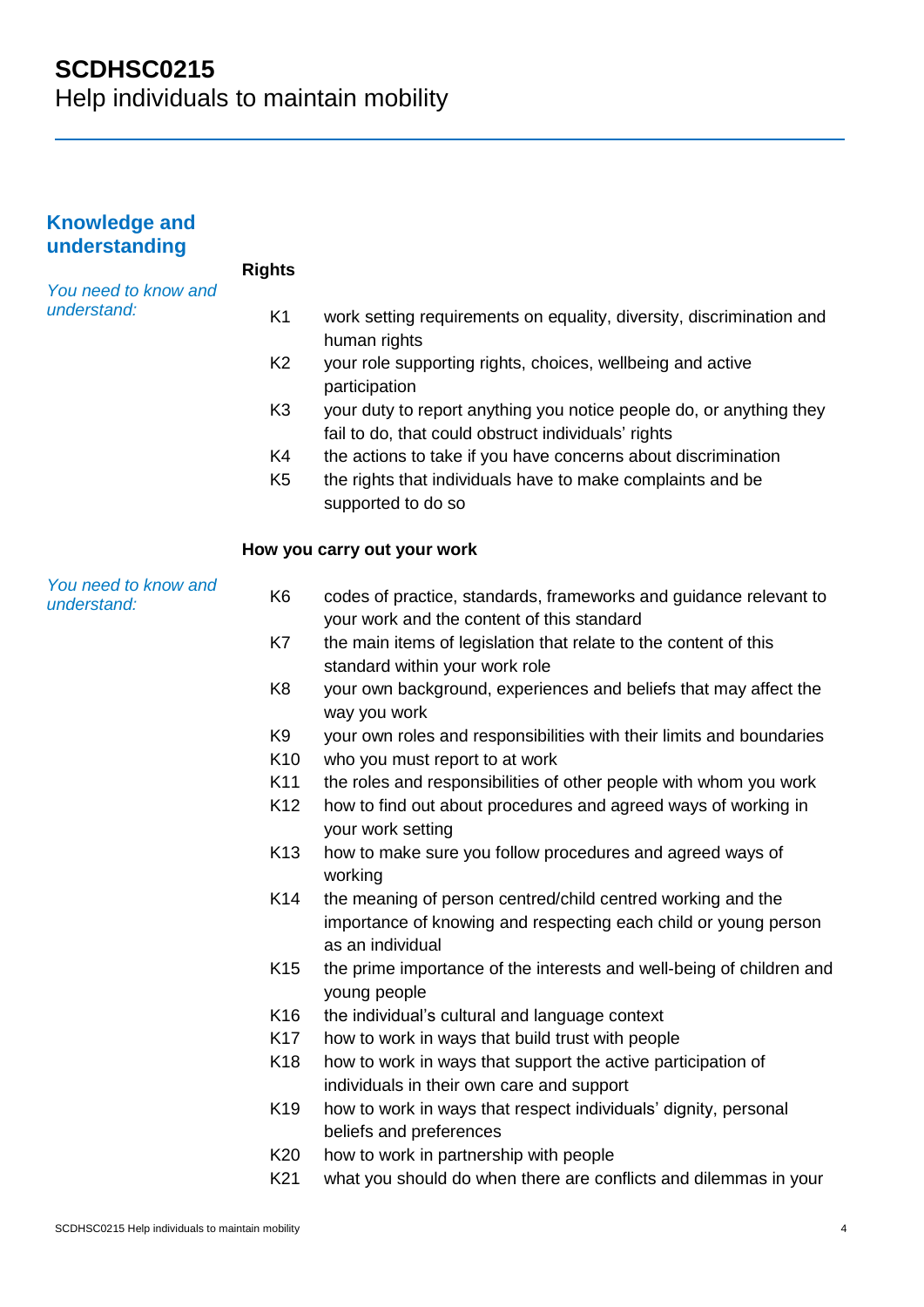|                                     | K22                      | work<br>how and when you should seek support in situations beyond your<br>experience and expertise                         |
|-------------------------------------|--------------------------|----------------------------------------------------------------------------------------------------------------------------|
| You need to know and<br>understand: |                          | Theory for practice                                                                                                        |
|                                     | K <sub>23</sub>          | the factors that may affect the health, wellbeing and<br>development of individuals you care for or support                |
|                                     | K24                      | how these affect individuals and how they may affect different<br>individuals differently                                  |
|                                     | K <sub>25</sub>          | the main stages of human development                                                                                       |
| You need to know and                | <b>Communication</b>     |                                                                                                                            |
| understand:                         | K <sub>26</sub>          | factors that can have a positive or negative effect on the way people<br>communicate                                       |
|                                     | <b>K27</b>               | different methods of communicating                                                                                         |
| You need to know and<br>understand: |                          | Personal and professional development                                                                                      |
|                                     | K28<br>K29               | why it is important to reflect on how you do your work<br>how to use your reflections to improve the way you work          |
| You need to know and<br>understand: | <b>Health and Safety</b> |                                                                                                                            |
|                                     | K30                      | your work setting policies and practices for health, safety and<br>security                                                |
|                                     | K31                      | practices that help to prevent and control infection                                                                       |
| You need to know and<br>understand: | Safe-guarding            |                                                                                                                            |
|                                     | K32                      | the duty that everyone has to raise concerns about possible harm or<br>abuse, poor or discriminatory practices             |
|                                     | K33                      | signs and symptoms of harm or abuse                                                                                        |
|                                     | K34                      | how and when to report any concerns about abuse, poor or<br>discriminatory practice, resources or operational difficulties |
|                                     | K35                      | what to do if you have reported concerns but no action is taken to<br>address them                                         |
| You need to know and                |                          | <b>Handling information</b>                                                                                                |
| understand:                         | K36                      | legal requirements, policies and procedures for the security and<br>confidentiality of information                         |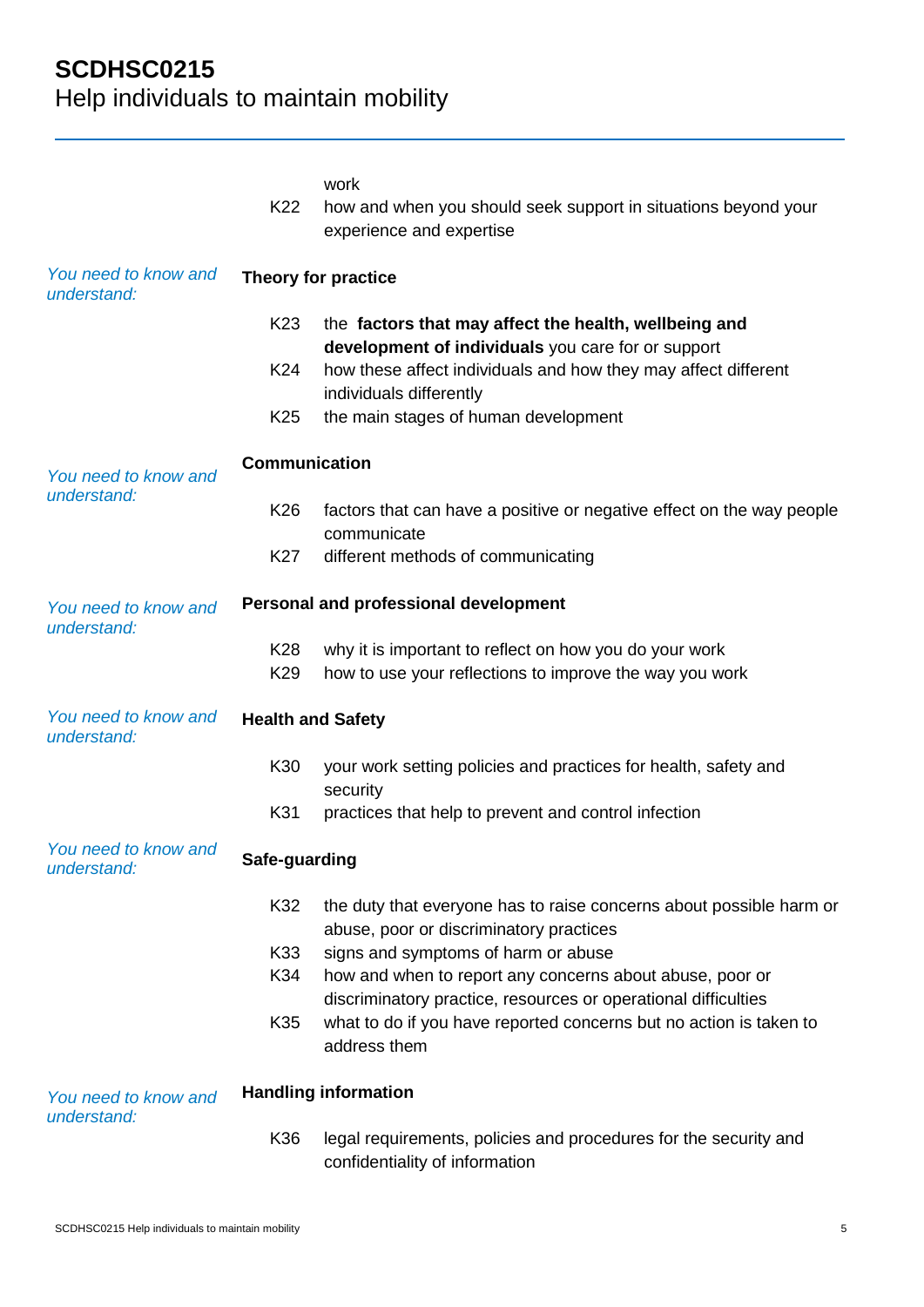|                                     | K37             | work setting requirements for recording information and producing<br>reports including the use of electronic communication                  |
|-------------------------------------|-----------------|---------------------------------------------------------------------------------------------------------------------------------------------|
|                                     | K38             | what confidentiality means                                                                                                                  |
|                                     | K39             | how to maintain confidentiality in your work                                                                                                |
|                                     | K40             | when and how to pass on information                                                                                                         |
| You need to know and<br>understand: |                 | <b>Specific to this NOS</b>                                                                                                                 |
|                                     | K41             | actions to take if you observe any key changes in the condition and<br>circumstances of individuals with whom you are working               |
|                                     | K42             | key facts about how the body moves and the range and limitations<br>of joints, body posture and gait in relation to individuals you support |
|                                     | K43             | the implications that particular health conditions have on movement                                                                         |
|                                     | K44             | the benefits and adverse reactions that individuals may experience<br>when undertaking mobility activities and using mobility appliances    |
|                                     | K45             | specific issues of mobility related to the individuals with whom you<br>work                                                                |
|                                     | K46             | factors and issues to take account of when working with individuals<br>with reduced mobility                                                |
|                                     | <b>K47</b>      | the effects on individuals when they do not keep mobile                                                                                     |
|                                     | <b>K48</b>      | the potential dangers of exertion for different individuals                                                                                 |
|                                     | K49             | why and how to give constructive feedback and encouragement to<br>individuals                                                               |
|                                     | K50             | why it is necessary to use the mobility appliance specified in<br>accordance with recommended guidelines                                    |
|                                     | K51             | the importance of reporting problems or any defects in mobility<br>appliances immediately, how to do this and who to report to              |
|                                     | K <sub>52</sub> | why your actions must be consistent with the plan of care or support                                                                        |
|                                     | K53             | why it is necessary to keep records and report on adverse effects                                                                           |
|                                     |                 | and progress                                                                                                                                |
|                                     | K54             | methods of providing safe physical support when helping people to<br>keep mobile                                                            |
|                                     | K <sub>55</sub> | why and how the environment and walking surfaces can be made                                                                                |

- safe for the use of particular mobility appliances
- K56 national and local guidance on falls prevention and factors that impact on falls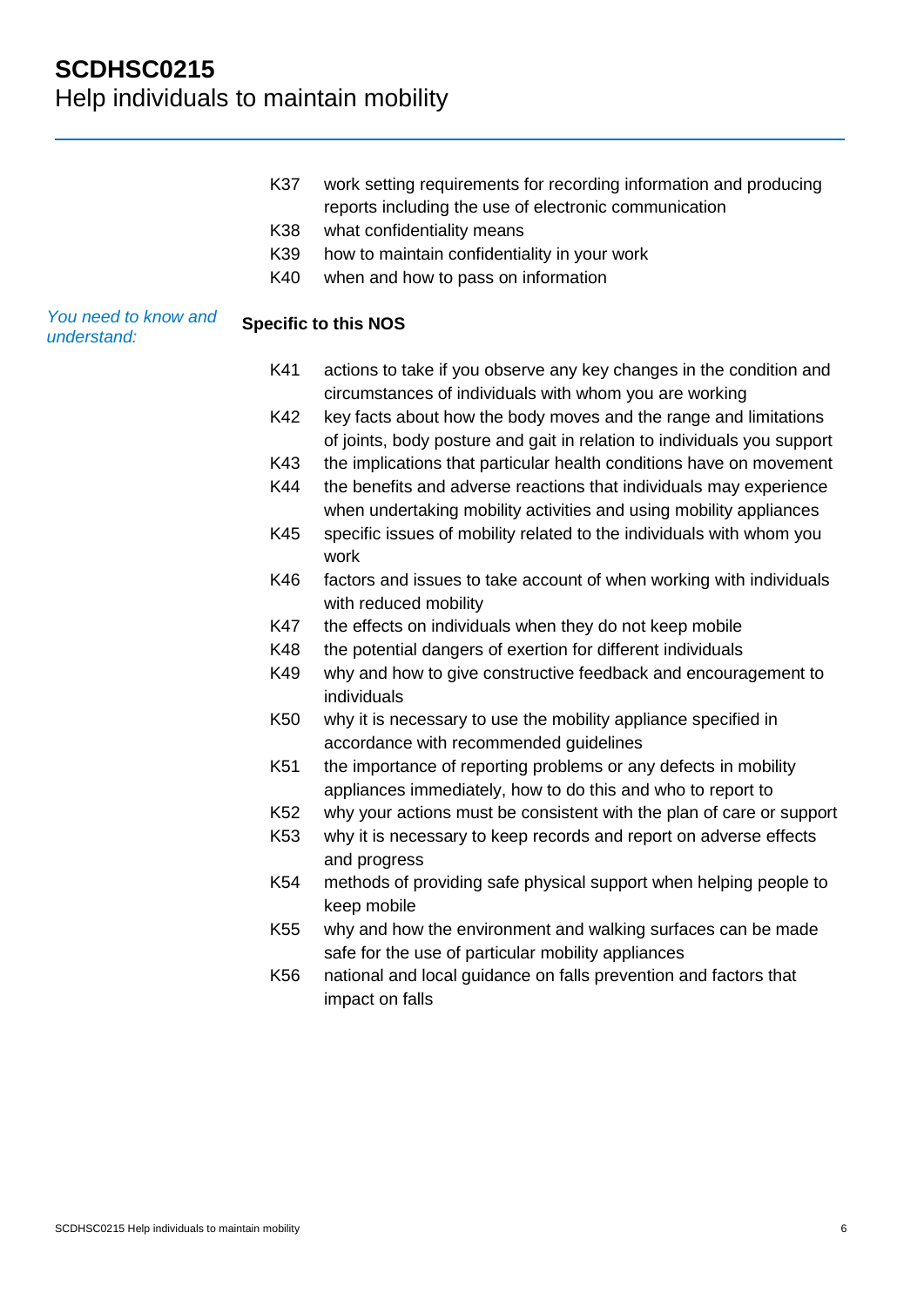### **Additional Information**

## **Scope/range related to**

**performance criteria**

The details in this field are explanatory statements of scope and/or examples of possible contexts in which the NOS may apply; they are not to be regarded as range statements required for achievement of the NOS.

Note: Where an individual finds it difficult or impossible to express their own preferences and make decisions about their life, achievement of this standard may require the involvement of advocates or others who are able to represent the views and best interests of the individual.

Where there are language differences within the work setting, achievement of this standard may require the involvement of interpreters or translation services.

**Active participation** is a way of working that regards individuals as active partners in their own care or support rather than passive recipients. Active participation recognises each individual's right to participate in the activities and relationships of everyday life as independently as possible To **communicate** may include using the individual's preferred spoken language, the use of signs, the use of symbols or pictures, writing, objects of reference, communication passports, other non verbal forms of communication, human and technological aids to communication The **individual** is the person you support or care for in your work **Key people** are those who are important to an individual and who can make a difference to his or her well-being. Key people may include family, friends, carers and others with whom the individual has a supportive relationship. **Mobility activities** may include exercises; physiotherapy that enables individuals to keep mobile; occupational therapy that enables individuals to keep mobile; carrying out household activities; being part of group activities that enable individuals to keep mobile

**Mobility appliances** may include wheel chairs; sticks; walking frames **Others** are your colleagues and other professionals whose work contributes to the individual's well-being and who enable you to carry out your role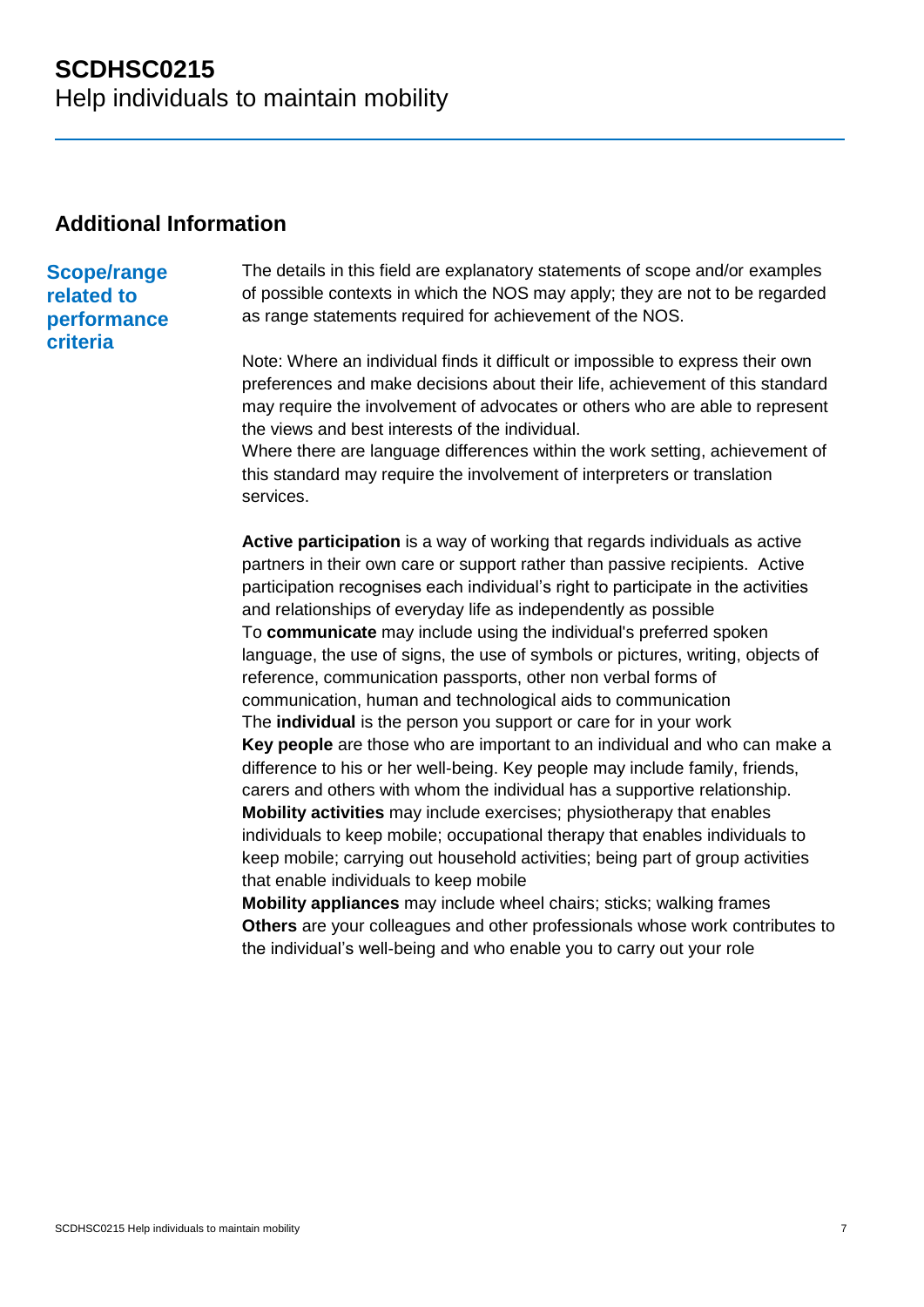### **Scope/range related to knowledge and understanding**

The details in this field are explanatory statements of scope and/or examples of possible contexts in which the NOS may apply; they are not to be regarded as range statements required for achievement of the NOS.

#### **All knowledge statements must be applied in the context of this standard.**

**Factors that may affect the health, wellbeing and development** of individuals may include adverse circumstances or trauma before or during birth; autistic spectrum conditions; dementia; family circumstances; frailty; harm or abuse; injury; learning disability; medical conditions (chronic or acute); mental health; physical disability; physical ill health; poverty; profound or complex needs; sensory needs; social deprivation; substance misuse

**Values** Adherence to codes of practice or conduct where applicable to your role and the principles and values that underpin your work setting, including the rights of children, young people and adults. These include the rights: To be treated as an individual To be treated equally and not be discriminated against To be respected To have privacy To be treated in a dignified way To be protected from danger and harm To be supported and cared for in a way that meets their needs, takes account of their choices and also protects them To communicate using their preferred methods of communication and language To access information about themselves